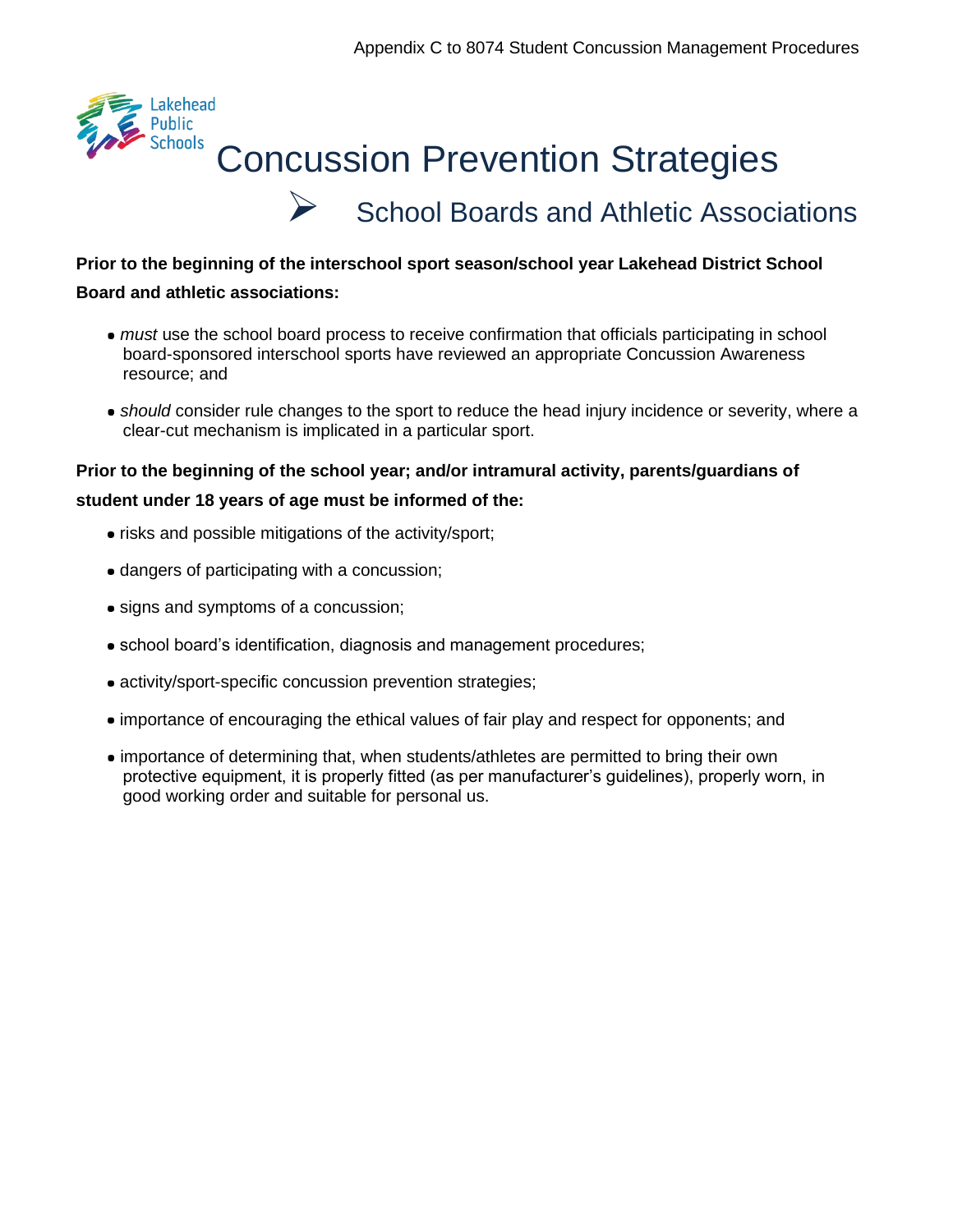## [Concussion Prevention Strategies](https://contenthub.ophea.net/resources/794)  ➢ [Teachers, Coaches, and Supervisors](https://contenthub.ophea.net/resources/794)

#### **Prior to the beginning of the school year/semester; interschool sport season; and/or intramural activity, teachers, coaches and intramural supervisors should:**

- be knowledgeable of Lakehead District School Board's 8074 Student Concussion Management policy and procedures for prevention, identification, and Return to School Plan (Return to Learning and Return to Physical Activity);
- be knowledgeable about safe practices in the activity/sport (for example, the rules and regulations and the specific activity/sport pages in the Ontario Physical Activity Safety Standards in Education);
- be familiar with the risks of a concussion or other potential injuries associated with the activity/sport and how to minimize those risks;
- be up to date and enforce school board/athletic association/referee rule changes associated with minimizing the risks of concussion;
- be up to date with current body contact skills and techniques (for example, safe tackling in tackle football), when coaching/supervising contact activities/sports;
- be knowledgeable (when applicable) with the requirements for wearing helmets. (To date there is no evidence that helmets protect against concussions.) For more information on helmets consult Helmet Information;
- determine that protective equipment is approved by a recognized equipment standards association (for example, Canadian Safety Standards, National Operating Committee on Standards for Athletic Equipment), is well maintained, and is visually inspected prior to activity; and
- determine (where applicable) that protective equipment is inspected within approved timelines, by a certified re-conditioner as required by manufacturer (for example, football helmet).

## **During the physical activity unit; interschool sport season; and intramural activity teachers, coaches, and supervisors should:**

- teach skills and techniques in the proper progression;
- provide activity/sport-specific concussion information when possible;
- teach and enforce the rules and regulations of the activity/sport during practices and games/competition (particularly those that limit or eliminate body contact, or equipment on body contact);
- reinforce the principles of head-injury prevention (for example, keeping the head up and avoiding collision);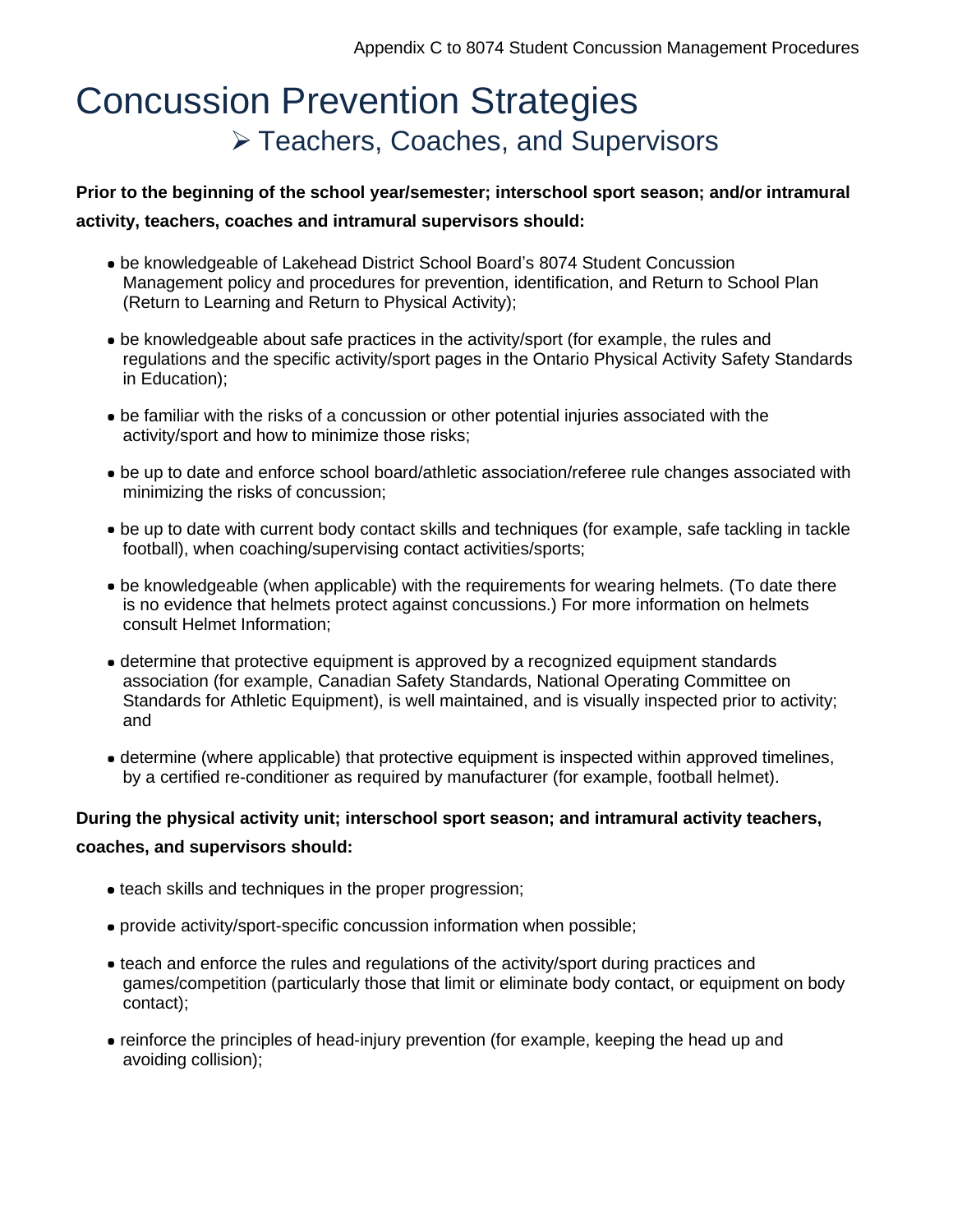- teach students/athletes involved in body contact activities/sports about:
	- activity/sport-specific rules and regulations of body contact (for example, no hits to the head); and
	- body contact skills and techniques and require the successful demonstration of these skills in practice prior to competition.
- discourage others from pressuring injured students/athletes to play/participate;
- demonstrate the ethical values of fair play and respect for opponents;
- encourage students/athletes to follow the rules of play, and to practice fair play;
- use game/match officials in higher-risk interschool sports that are knowledgeable, certified and/or experienced in officiating the sport; and
- inform students about the importance using protective equipment (for example, helmets, padding, guards) that is properly fitted (as per manufacturer's guidelines) and properly worn.

## **Prior to the interschool sports season, coaches must also (as required by Policy/Program Memorandum No. 158: School Board Policies on Concussion):**

- be knowledgeable of the *[Ontario Government's Concussion Awareness Resources E-](https://www.ontario.ca/page/rowans-law-concussion-awareness-resources)[Booklet](https://www.ontario.ca/page/rowans-law-concussion-awareness-resources)* and/or school board approved concussion resources;
- follow school procedures to confirm their annual review of the resources;
- provide [concussion awareness resources](https://safety.ophea.net/resources/1250) to parents/guardians of students under 18 years of age;
- provide concussion awareness resources to team trainers (where applicable) and officials;
- provide age appropriate concussion awareness resources for students;
- follow school procedures to confirm the review of these resources with all of the above individuals;
- be knowledgeable of the Interschool Concussion Code of Conduct for Coaches and follow the Board's procedures to confirm its review every school year;
- provide students with the Interschool Concussion Code of Conduct for Students and follow the Board's procedures to confirm its review prior to participation in sport;
- follow school board procedures in providing parent/guardians of students under 18 years of age with the Interschool Concussion Code of Conduct for Parent/Guardians and confirmation of its review; and
- follow school board procedures in providing team trainers (if applicable) the Concussion Code of Conduct for Interschool Sports for Coaches/Team Trainers and confirmation of its review.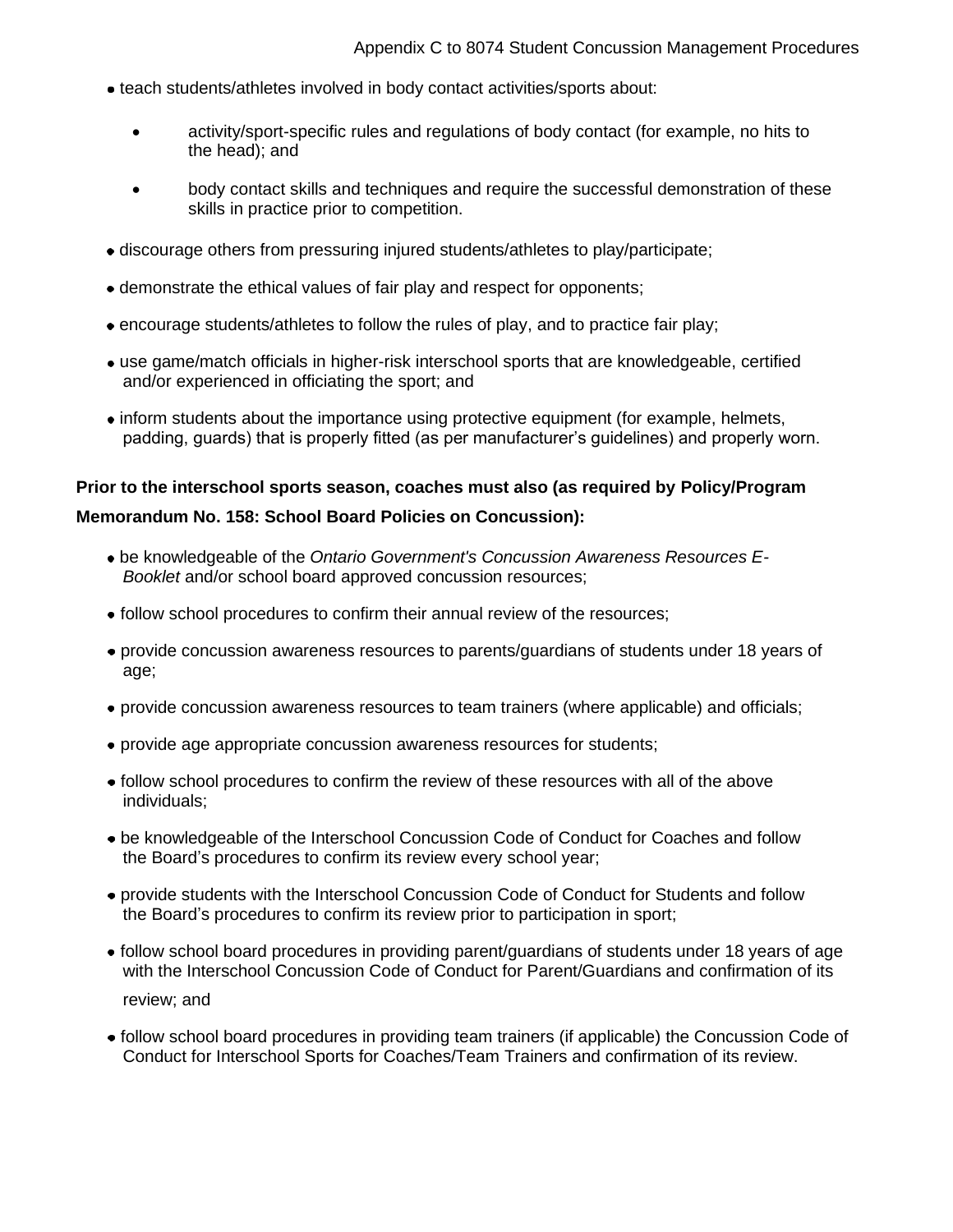**Prior to the interschool sports season parent/guardians of students under 18 years of age must** 

**(as required by Policy/Program Memorandum No. 158: School Board Policies on Concussion):**

- be knowledgeable of the contents of the appropriate **[concussion awareness resource](https://safety.ophea.net/resources/1250)** provided by the school and to follow instructions to confirm review; and
- read the contents of the Parent/Guardian Concussion Code of Conduct provided by the school and to follow instructions to confirm review.

## [Concussion Prevention Strategies](https://contenthub.ophea.net/resources/795) ➢ [Students/Athletes](https://contenthub.ophea.net/resources/795)

**Prior to the beginning of the school year/semester; interschool sport season; and/or intramural activity, students should be informed about:**

- concussions:
	- definition;
	- seriousness of concussions;
	- causes;
	- signs and symptoms; and
	- the Board's Identification procedures and Return to School Plan.
- the risks of a concussion associated with the activity/sport and how to minimize those risks including activity/sport-specific prevention strategies;
- the importance of respecting the rules of the game and practicing Fair Play (for example, to follow the rules and ethics of play, to practice good sportsmanship at all times and to respect their opponents and officials);
- the dangers of participating in an activity/sport while experiencing the signs and symptoms of a concussion and potential long-term consequences;
- the importance of:
	- immediately informing the teacher/coach/supervisor of any signs or symptoms of a concussion, and removing themselves from the activity/sport;
	- encouraging a teammate with signs or symptoms to remove themselves from the activity/sport and to inform the teacher/coach/supervisor;
	- informing the teacher/coach/supervisor when a classmate/teammate has signs or symptoms of a concussion; and
	- determining that, when students/athletes are permitted to bring their own protective equipment, it is properly fitted (as per manufacturers guidelines), properly worn, in good working order and suitable for personal use.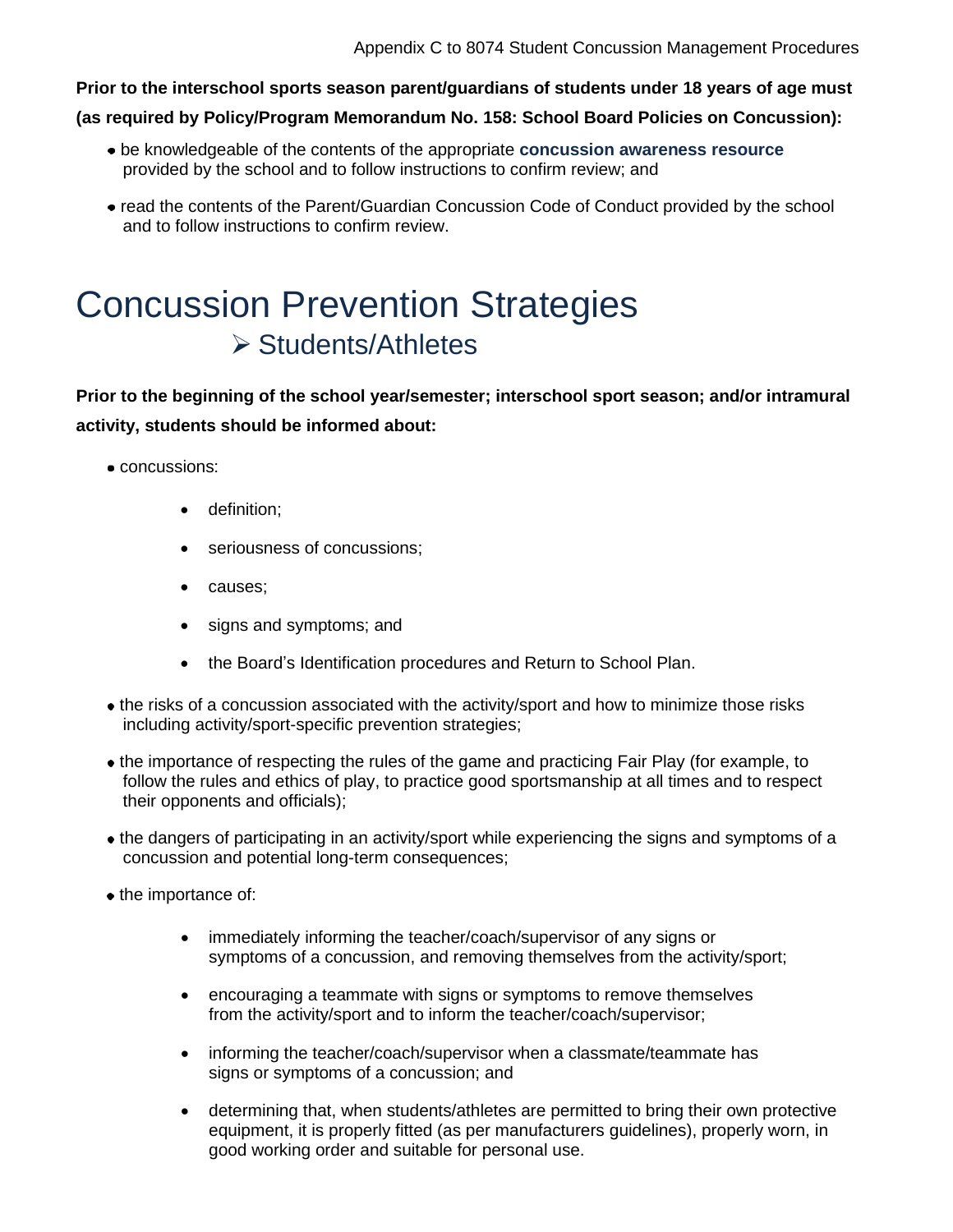- the use of helmet when they are required for an activity/sport:
	- helmets do not prevent concussions. They are designed to protect against skull fractures, major brain injuries (including bleeding into or around the brain), brain contusions and lacerations; and
	- helmets must be properly fitted (as per manufacturer's guidelines) and properly worn.

## **During the physical activity unit, interschool sport season, and intramural activity, students should be informed about:**

- attending safety clinics/information sessions on concussions for the activity/sport;
- be familiar with the seriousness of concussion and the signs and symptoms of concussion;
- demonstrating safe contact skills during controlled practice sessions prior to competition;
- demonstrating respect for the mutual safety of fellow athletes (for example, no hits to the head, follow the rules and regulations of the activity/sport);
- wearing properly fitted protective equipment;
- immediately reporting any sign or symptom of a concussion after a hit, fall or collision to the teacher/coach/supervisor; and
- encouraging teammates/fellow students to report sign(s) or symptom(s) of a concussion and to refrain from pressuring injured students/athletes to play.

#### **Sample strategies/tools to educate students about concussion prevention information:**

- hold a pre-season/-activity group/team meeting on concussion education;
- develop and distribute an information checklist for students/athletes about prevention strategies;
- post-concussion information to inform/reinforce symptoms and signs and what to do if a concussion is suspected;
- post information posters on prevention of concussions (for example, encouraging students to report concussion symptoms) in high traffic student areas (for example, change room/locker area/classroom/gymnasium);
- implement concussion classroom learning modules aligned with the curriculum expectations; and
- distribute concussion fact sheets (prevention, signs and symptoms) for each student/athlete on school teams.